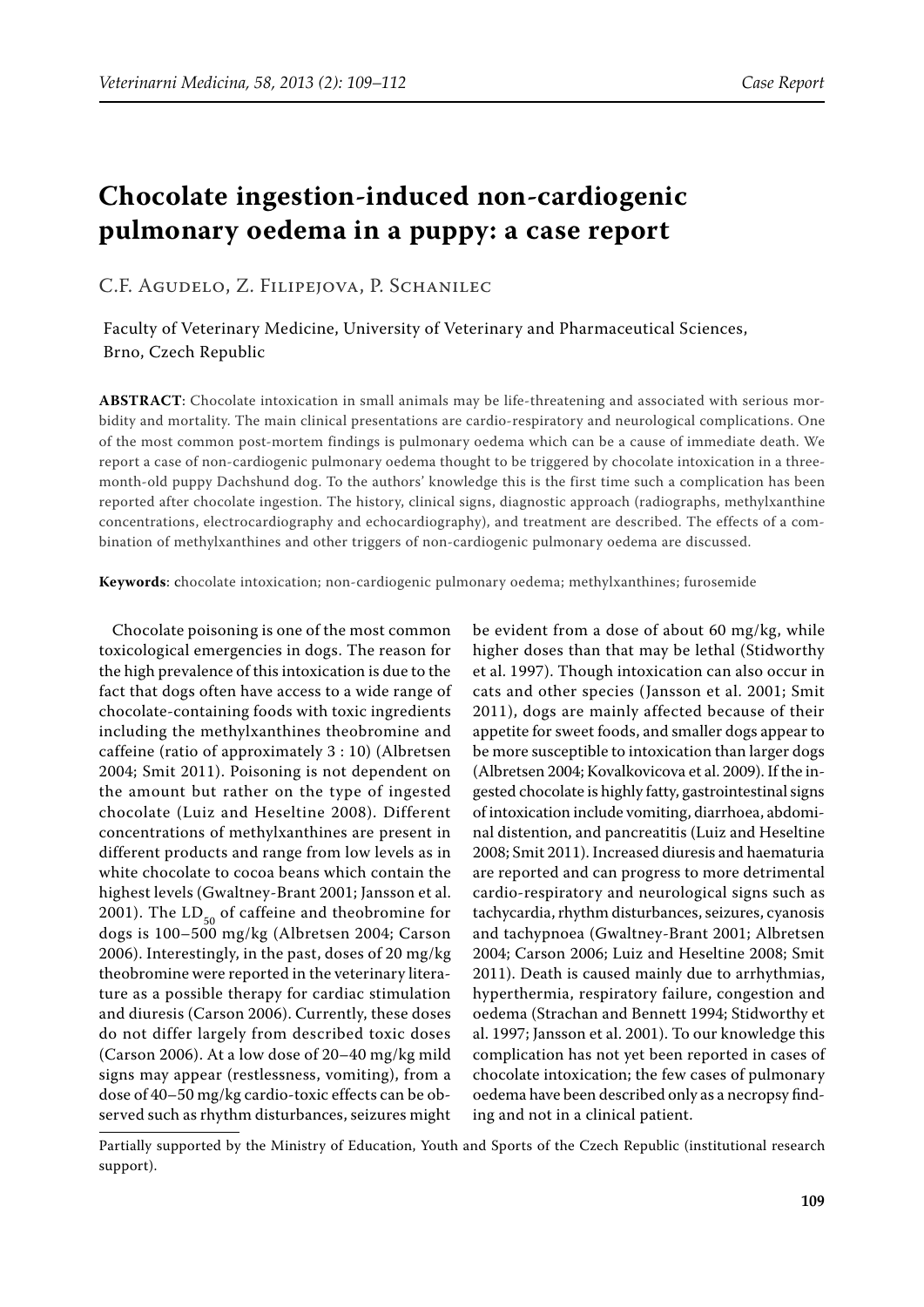#### **Case description**

A three-month-old male Dachshund dog, weighing 2.2 kg was presented to the Clinic of Dog and Cat Diseases at the University of Veterinary and Pharmaceutical Sciences, Brno, Czech Republic for evaluation of a possible chocolate intoxication. Five hours before presentation the dog littered and ate a piece of home-made chocolate cake of approximately 200 g in weight. During the transportation the dog vomited and remains of digested food and cake were identified by the owner. Also, increased salivation and episodes of dyspnoea approximately 4 h after exposure were described. The dog had received the recommended vaccinations for his age prior to presentation; however, he was not yet dewormed.

On physical examination the dog appeared alert, mildly dyspnoeic, tachycardic (170 bpm), tachypnoeic (80 rpm), and his mucous membranes were pink and moist. The thoracic auscultation was normal and the abdomen was mildly dilated and painful. A complete blood count (CBC) and biochemical profile were performed in order to rule out infection and pancreatitis or other metabolic abnormalities. CBC and biochemistry revealed mildly increased liver activity (ALT: 1.91 μkat/l; reference range\*: 0.1–1 μkat/l). Thoracic and abdominal radiographs were also taken to rule out other causes of vomiting such as ingestion of a foreign body. Abdominal radiographs were normal, but thoracic radiographs revealed a mild intersticial-to-alveolar pattern in the caudal lung lobes. There was no cardiomegaly and neither were there dilated pulmonary vessels. In addition, serum samples for determination of methylxanthine concentrations were also taken (Table 1). Based on the history, the clinical signs, and the radiological findings, a chocolate intoxication associated with a secondary non-cardiogenic pulmonary oedema (NCPO) was diagnosed.

The dog was put in cage rest and received intravenous infusion (saline 0.9% 80 ml/kg/day with dextrose), and antiemetics (thiethylperazin 0.25 mg/kg *s.c*. bid Torecan, Novartis, Slovenia). On the second day the dog generally improved. He was alert, eupneic, and the heart rate decreased to 150 bpm. An abdominal ultrasound examination was normal. On the third day, the clinical status worsened; the dog seemed mildly lethargic, mildly dyspnoeic, tachypneic (66 rpm) and tachycardic (186 bpm). The CBC results were normal but biochemistry showed elTable 1. Serial measurements of serum methylxanthines in a dog with chocolate intoxication

| Methylxanthines $(\mu g/ml)$ | Day 1 | Day 4    |
|------------------------------|-------|----------|
| Theobromine                  | 1.3   | 0.3      |
| Caffeine                     | 0.5   | $\theta$ |
| Theophylline                 | 0.3   | 1.7      |
| Paraxanthine                 | 0.1   | 0.3      |

evated liver activity (ALT: 3 μkat/l). An echocardiographic examination did not reveal any significant findings and an ECG examination revealed sinus tachycardia. Cage rest, oxygen therapy, bronchodilators (aminophyllin 5 mg/kg *i.v.* tid Syntophyllin, BB Pharma, Czech Republic) and diuretics (furosemide 2 mg/kg *i.v.* tid Furosemid forte, BB Pharma, Czech Republic) were administered for management of the pulmonary oedema. On the fourth day of hospitalisation the clinical status slightly improved, the dog seemed eupneic but tachycardia was still present (192 bpm). Samples were once again taken to determine the concentration of methylxanthines (Table 1). On the fifth day the dog was clinically normal and the vital signs returned to normal values (120 bpm; 30 rpm). The dog was discharged on the 6th day. The levels of intoxicants are shown in Table 1.

#### **DISCUSSION AND CONCLUSIONS**

We report here the successful treatment of a case of chocolate intoxication in a dog. In general, no specific pathological lesions are associated with methylxanthine intoxication (Jansson et al. 2001; Carson 2006). Apart from gastrointestinal irritation, dilatation of coronary, systemic, and pulmonary vessels can develop that may lead to congestion or haemorrhage (Strachan and Bennett 1994; Stidworthy et al. 1997; Jansson et al. 2001), seen mainly in agonic stages. Signs of pulmonary congestion and oedema have been traditionally attributed to arrhythmias (Gwaltney-Brant 2001; Jansson et al. 2001; Albretsen 2004); however, based on the evidence of the effects of methylxanthines and the pathogenesis of NCPO these conditions might be related.

The systemic effects of methylxanthines include enhanced sympathetic stimulation due to increased circulating levels of catecholamines (Albretsen 2004; Kovalkovicova et al. 2009). It is interesting that the release of catecholamines has been associated with

<sup>\*</sup>Clinical Laboratory for Small Animals, University of Veterinary and Pharmaceutical Sciences, Brno, Czech Republic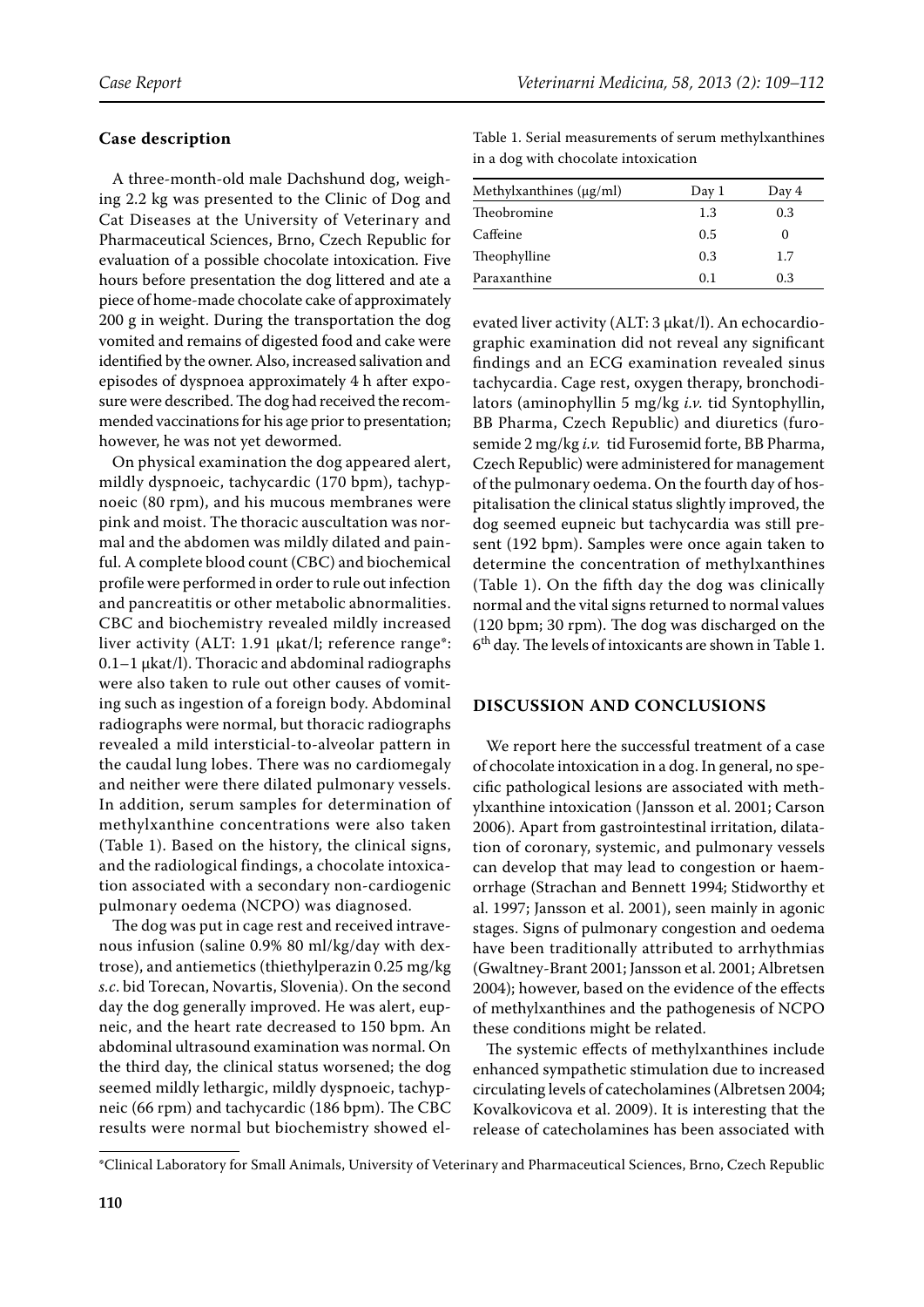at least two of three causes of NCPO (decreased alveolar pressure and neurogenic NCPO) (Glaus et al. 2010). NCPO trigger factors can lead to a massive central neural sympathetic stimulation in the medulla oblongata that enhances the release of a large amount of catecholamines. Consequently, there is a marked pulmonary and peripheral vasoconstriction leading to pulmonary and systemic hypertension. This advances to an increase in left atrial pressure which produces increased hydrostatic pulmonary pressure and results in oedema (Glaus et al. 2010; Agudelo et al. 2011). Another alternative explanation is a catecholaminemediated pulmonary venous and lymphatic vasoconstriction that redistributes blood from the systemic to the pulmonary circulation resulting in increased hydrostatic pulmonary pressure and decreased lymphatic drainage (Agudello et al. 2011).

The degree of toxicity highly depends on the oral dose and the metabolism (Kovalkovicova et al. 2009). The dog in this case ingested a homemade chocolate product, then part of it was vomited and therefore the total dose that was absorbed is uncertain; in such situations it is recommended to estimate the methylxanthine dose based on the "worst-case scenario" (Gwaltney-Brant 2001). The size of a dog is a recognized predisposing factor to the toxicosis (Albretsen 2004; Kovalkovicova et al. 2009), but also the age should be considered as very young animals do not yet have well developed metabolisms. There are several other factors that could have influenced the clinical symptomatology such as chocolate mucosal adhesion and lump formation (Carson 2006), increased pyloric sphincter tone, and potential entero-hepatic circulation, which is also described as a risk factor in chocolate toxicities (Gwaltney-Brant 2001; Albretsen 2004). Furthermore, the dog in this report did not receive repeated doses of activated charcoal since it was assumed that the majority of the contents were evacuated. This might be the explanation for the relapse of the clinical signs on the third day of hospitalisation.

Commercial chocolate cakes are found in the range of 700–1000 g and are very similar to the common homemade chocolate cakes. Most of the home recipes include cocoa powder (737 mg theobromine per oz; and 70 mg caffeine per oz), baking chocolate (393 mg theobromine per oz; and 47 mg caffeine per oz) and dark-sweet chocolate (138 mg theobromine per oz; and 20 mg caffeine per oz). A 200 g piece of cake in a "worst case scenario" has a toxic dose ranging from 100–200 mg/kg which is in any case enough to induce a mild to severe toxicosis. Cooking books describe that the common homemade chocolate cake is made of  $1/3$  cup of cocoa powder (60 mg  $\sim$  2 oz) and approximately 200 mg of dark-sweet chocolate (~ 7 oz). These ingredients are equivalent to about 2440 mg of theobromine and about 280 mg caffeine. According to this recipe one 200 g piece of cake (seven pieces per cake) contains approximately 388 mg of methylxanthines which corresponds to an ingested dose of 176 mg/kg**.**

Elevated levels of methylxanthines and their metabolites can be detected in the stomach contents, plasma, serum, urine, and liver of poisoned animals three to four days after the initial exposure (Jansson et al. 2001; Carson 2006). A wide range of variability between the serum concentration and the presence of clinical signs has been observed (Gwaltney-Brant 2001; Smit 2011). A serum concentration of 133 μg/ml theobromine was associated with death in a dog (Stidworthy et al. 1997). In contrast, a different canine patient with a serum concentration of 250 μg/ml theobromine survived (Reising et al. 1999). In humans life-threatening cardiac arrhythmias and generalized seizures may occur at serum theophylline concentrations >30 µg/ml with chronic dosing (Thomson and Montvale 2005). This is relevant since seizures also have been reported to be a trigger factor for NCPO (Glaus et al. 2010; Agudelo et al. 2011). Also of importance is that caffeine recently has been described to be more related to the genesis of vascular congestion and pulmonary oedema than theobromine (Carson 2006). This might help us to explain and understand the pulmonary oedema in our patient. Serum concentrations of theobromine, caffeine and other methylxanthines in this patient were lower than in other affected animals described in the literature despite the fact that sampling was carried out at an early stage of the intoxication. The increase in theophyllin levels can be explained by the use of aminophyllin during the pulmonary oedema episode. Though decontamination and supportive therapy were performed, the patient in this report developed classical clinical signs including serious NCPO.

To the authors' knowledge, this is the first report of a NCPO after chocolate intoxication in the veterinary literature. Diagnosis of NCPO should be performed based on the radiographic signs of pulmonary oedema, ruling out of primary cardiac disease (normal ECG and echocardiography) and if possible identification of the trigger factors. In parallel to the approach for treatment of chocolate intoxication, there must be a rational approach for NCPO that takes into account the patent airway, oxygen administration and decreasing of stress. In